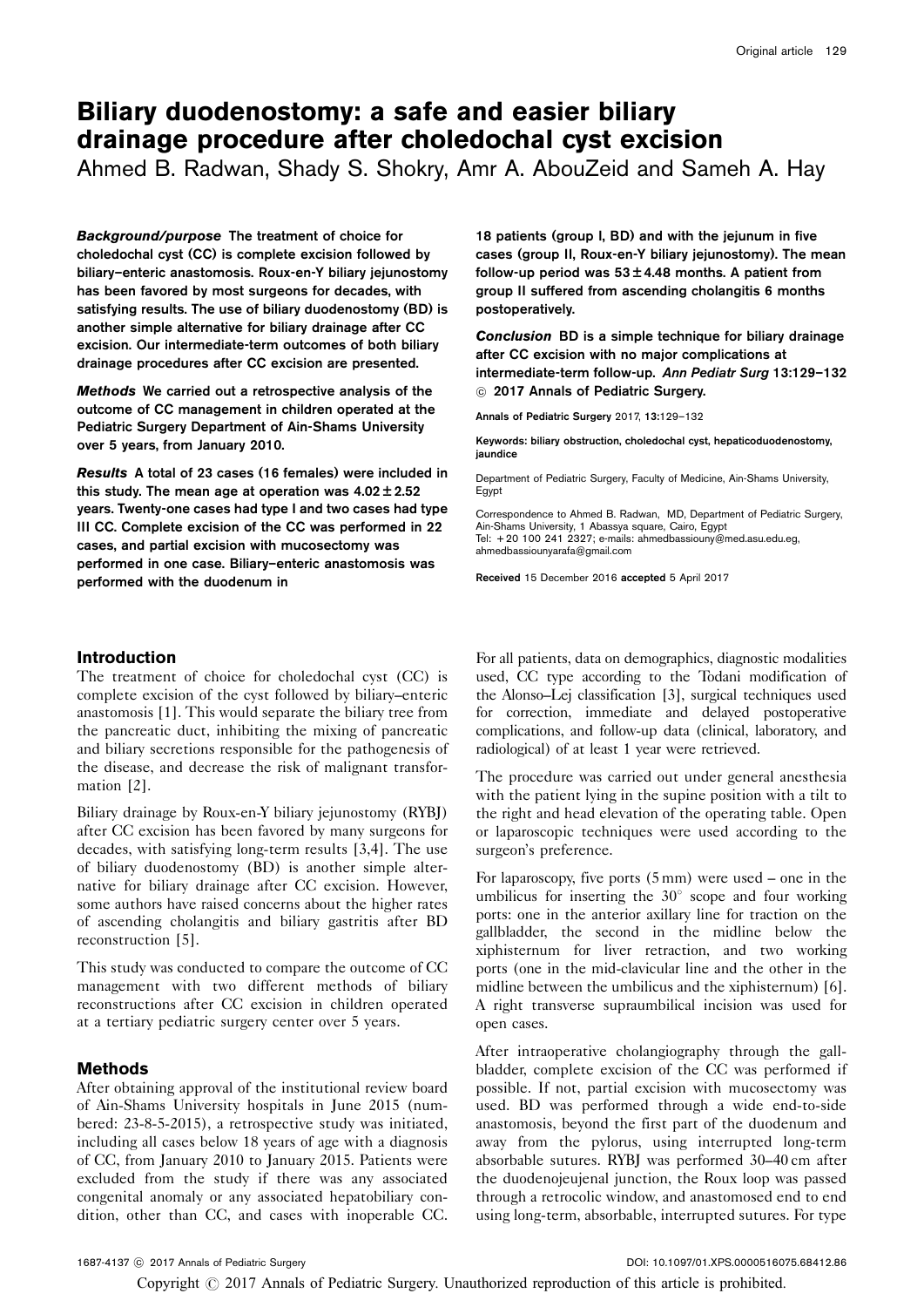<span id="page-1-0"></span>III CC, dissection of the lower part of the common bile duct down to the level of the pancreatic head (avoiding the pancreatic ducts), followed by marsupialization of the CC through a transduodenal incision, excision of the CC, closure of the duodenum, and a biliary drainage procedure was carried out.

All patients remained in the high-dependency unit for 48 h, and discharged from the hospital after full tolerance for oral intake. As per the hospital policy, no postoperative long-term antibiotic prophylaxis against cholangitis was used. Liver enzymes and bilirubin levels were routinely measured after 1 month since the operation, and followup abdominal ultrasonography was carried out after 3 months.

Patients were divided according to the methods of biliary drainage after CC excision into the following: group I with BD and group II with RYBJ. Statistical package for social science, version 20 (IBM SPSS) was used for analysis of the results. Comparison between the two groups with qualitative data was carried out using  $\chi^2$ -test. Comparison between two groups with quantitative data was carried out using independent *t*-test. The confidence interval was set at 95%, and the margin of error accepted was set at 5%. Therefore, P value more than 0.05 was considered nonsignificant; P value less than 0.05 was considered significant, and  $P$  value less than 0.01 was considered highly significant.

### Results

During the mentioned period, 28 cases with a diagnosis of CC were retrieved, and five were excluded: three had inoperable Caroli disease (listed for liver transplantation), one had associated duodenal duplication, and one case was falsely diagnosed as having CC, and upon exploration fasciola hepaticum infestation was found as the cause for biliary dilatation. Finally, 23 cases (16 females) were included for the study. One of them had a family history of a sibling with biliary atresia. The mean age at operation was  $4.02 \pm 2.52$  years, ranging from 0.2 to 7.5 years, with peak age of 5–6 years (35% of cases).

Obstructive jaundice was the most common presenting symptom, present alone in about 50% of the cases. The second most common symptom was right hypochondrial pain, present in about 20% of the cases. Three patients (15% of the cases) presented with the triad of jaundice, abdominal pain, and swelling. Only one patient presented with isolated abdominal swelling, without jaundice or pain. Two cases were accidentally discovered during ultrasonography, which was performed for other unrelated causes.

Ultrasonography was highly reliable for diagnosis in five (21%) cases (Fig. 1a). In 11 (48%) cases, computed tomography (CT) with intravenous contrast was used (Fig. 1b), and in 17 (74%) cases magnetic resonance cholangiopancreatography (MRCP) was used to confirm the diagnosis (Fig. 1c).

 $(a)$  $(b)$  $(c)$  $(d)$  $(e)$ 

A 2.5-year-old girl with CC: (a) ultrasonography showing a dilated common bile duct at the porta hepatis; (b) computed tomographic scan showing the dilated biliary radicals; (c) magnetic resonance cholangiopancreatography: dilatation reached the hepatic ducts; (d) intraoperative cholangiography showing type 1 choledochal cyst; (e) operative view showing the dilated common bile and cystic ducts before proceeding for proximal dissection.

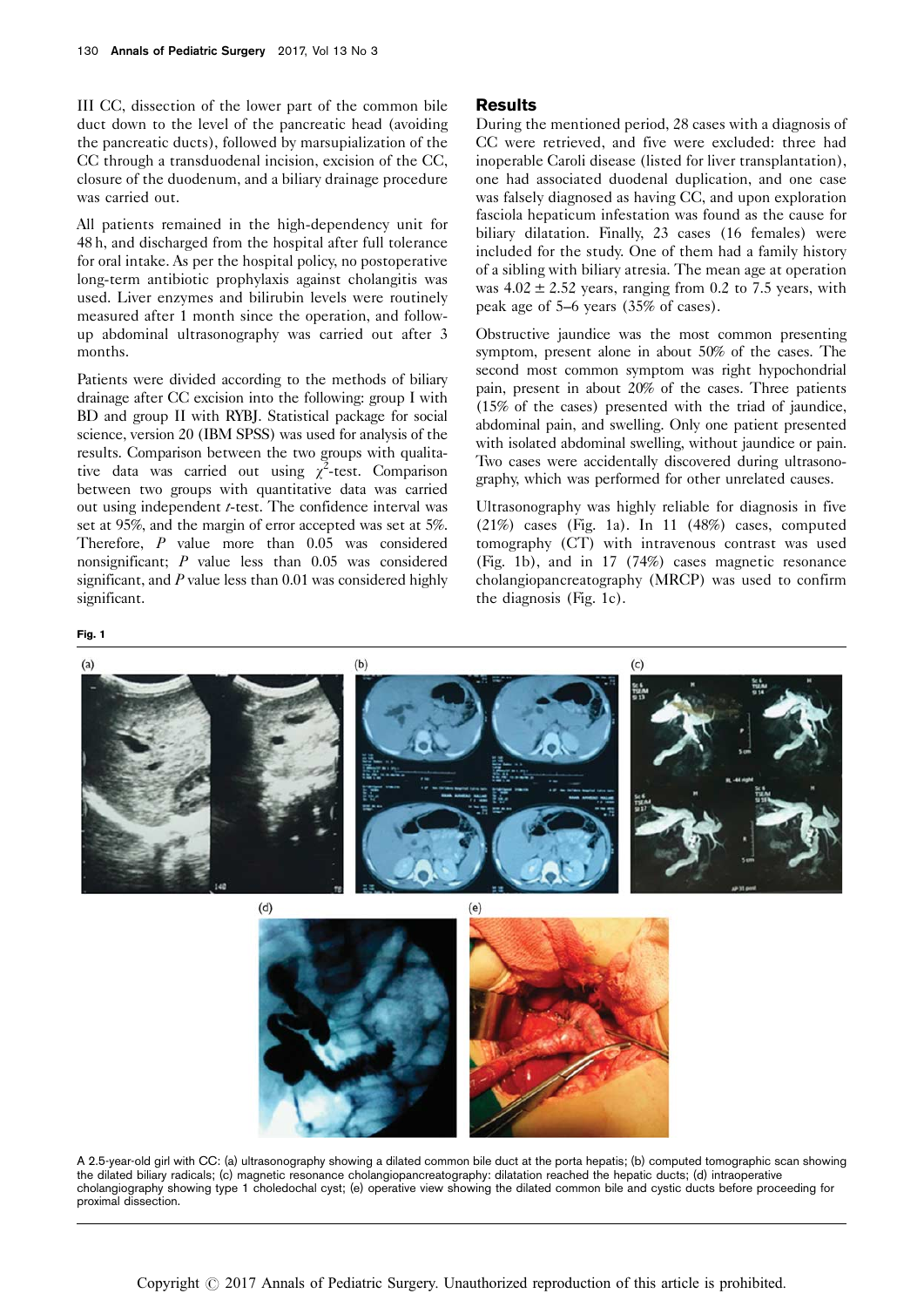Laparoscopy was performed for three cases (with conversion in one case due to difficulty in completing BD), and laparotomy was performed in 20 cases. After intraoperative cholangiography through the gallbladder [\(Fig. 1d\)](#page-1-0), 21 cases were shown to have type I (fusiform) CC and two cases had type III CC (choledochocoele at the biliopancreatic junction, 'intraduodenal diverticulum') ([Fig. 1e\)](#page-1-0). Complete excision of the CC was possible in 22 cases, and partial excision with mucosectomy was performed in only one case because of extensive adhesions. Biliary drainage anastomoses following CC excision were performed with the duodenum in 18 patients (group I, BD) and with the jejunum in five cases (group II, RYBJ).

The mean operative time for group I was  $104 \pm 13$  min and  $119 \pm 16$  min for group II. The mean time to achieve complete oral intake was  $3.95 \pm 0.76$  days (range: 3–5) days), and the duration of hospital stay ranged from 5 to 11 days. Four patients [three after choledochoduodenostomy (group I) and one after choledochojejunostomy (group II)] suffered from superficial wound infection.

All patients had normal liver enzymes and total and direct bilirubin within 1 month after the operation. At the 3 month follow-up, abdominal ultrasonography was carried out for all patients. The mean follow-up period was  $53 \pm 4.48$  months. Only one patient from group II (RYBJ) had ascending cholangitis 6 months after surgery. Ultrasonographic examination of this patient showed no residual dilatation of the biliary system, and she was managed medically. Contrast study was planned if recurrent cholangitis occurred (followed up for 39 months after this cholangitic attack). None of our cases had anastomotic leakage, adhesive intestinal obstruction, symptoms suggestive of biliary reflux, or required reoperation.

Statistical analysis showed that the two groups were comparable with regard to age at operation and sex distribution (Table 1). No statistically significant difference was noted between the two groups with regard to the day of return to complete oral intake, postoperative wound infection, and postoperative cholangitis [\(Table 2](#page-3-0)).

## **Discussion**

Only a few reports have compared hepatojejunostomy with choledoduodenostomy after CC excision in a single institution [\[4](#page-3-0)], and most of these reports are from the Far East with limited data available from the Middle East area.

We reported our experience with pediatric CC in a tertiary center over a 5-year period. Jaundice was the most common symptom in our study groups; this is in agreement with

Table 1 Showing that both groups' demographic data were comparable

|                  |                      |                  | Chi-square test |         |
|------------------|----------------------|------------------|-----------------|---------|
|                  | Group $1$ No. $=$ 18 | Group II $No.=5$ | $X^2/t$         | P-value |
| Sex              |                      |                  |                 |         |
| Female           | 16 (80.0%)           | 4 (80.0%)        | 0.317           | 0.573   |
| Male             | $2(20.0\%)$          | $1(20.0\%)$      |                 |         |
| Age at operation |                      |                  |                 |         |
| Mean $\pm$ SD    | $3.00 \pm 2.18$      | $4.35 \pm 2.60$  | $-1.043$        | 0.311   |
| Range            | $1 - 6.5$            | $0.2 - 7.5$      |                 |         |

other studies on pediatric CC [\[7,8](#page-3-0)]. The triad of abdominal pain, jaundice, and palpable abdominal mass was recognized in three of our patients. In the present study, about 10% of cases were accidentally discovered. Dhupar et al. [\[8\]](#page-3-0) found that more than 36% of patients were accidentally discovered either during a laparoscopic operation or after a CT scan for an unrelated problem.

If the patient is diagnosed with CC while acutely ill with active cholangitis or pancreatitis, external drainage should be performed before surgery [\[9](#page-3-0)]. However, surgery should not be delayed for long, as a greater potential for cyst rupture is present [\[10\]](#page-3-0). Most pediatric surgeons advocate cyst excision for prenatally diagnosed CCs, even before the onset of symptoms [\[11\]](#page-3-0).

Ultrasonography was the test of choice for the diagnosis of CC. In addition, ultrasonography is a useful tool for follow-up and assessment of any residual biliary dilatation following CC excision [\[4,12](#page-3-0)]. However, if the diagnosis of CC is unclear, MRCP is now considered the gold standard for imaging [\[3](#page-3-0)]. All our patients underwent initial ultrasonography, with further confirmatory imaging required in 18 patients (11 CT scan, 17 MRCP).

After CC excision and biliary–enteric anastomosis, symptomatic improvement was observed in all patients. The same was observed by Gananadha et al. [\[13\]](#page-3-0) as intrahepatic duct dilatations decompress and hepatic fibrosis and varices regress.

In the present study, with a mean follow-up period of  $53 \pm 4.48$  months, no complications were detected in 18 cases. Wound infection occurred in three cases from group I (BD), and in one case form group II (RYHJ). Cholangitis was detected in one case (6 months after RYHJ), and was managed medically. Cholangitis is the most common complication after CC excision [\[14,15\]](#page-3-0). Cholangitis or pancreatitis could result from duct stenosis or obstruction or protein plugs. Although long-term antibiotics have been reported to minimize the incidence of cholangitis [\[15](#page-3-0)], none of our cases were on antibiotic prophylaxis.

None of our patients developed symptoms suggestive of biliary reflux, and therefore no further investigations were carried out, such as contrast study or endoscopy, as it is often difficult to convince parents to carry out such studies if their child is asymptomatic [\[16\]](#page-3-0). It was believed that the reconstruction of the bile exit near the pyloric ring may interrupt continuous excretion of bile into the duodenum [\[17\]](#page-3-0). Therefore, an important step in DB reconstruction is to perform the anastomosis beyond the first part of the duodenum, after a good Kocher maneuver, without any tension to avoid any impact on pyloric function or gastric emptying [\[18](#page-3-0)].

A meta-analysis in 2013 comparing BD with RYBJ, in a total of 679 patients [among them, 412 (60.7%) underwent BD, and 267 (39.3%) had RYBJ], suggested that BD is comparable with conventional RYBJ with respect to most postoperative outcomes except for a higher rate of gastric reflux [follow-up was variable (3–204 months)] [\[18\]](#page-3-0). Our results showed no statistical significant difference in the outcome of both techniques of